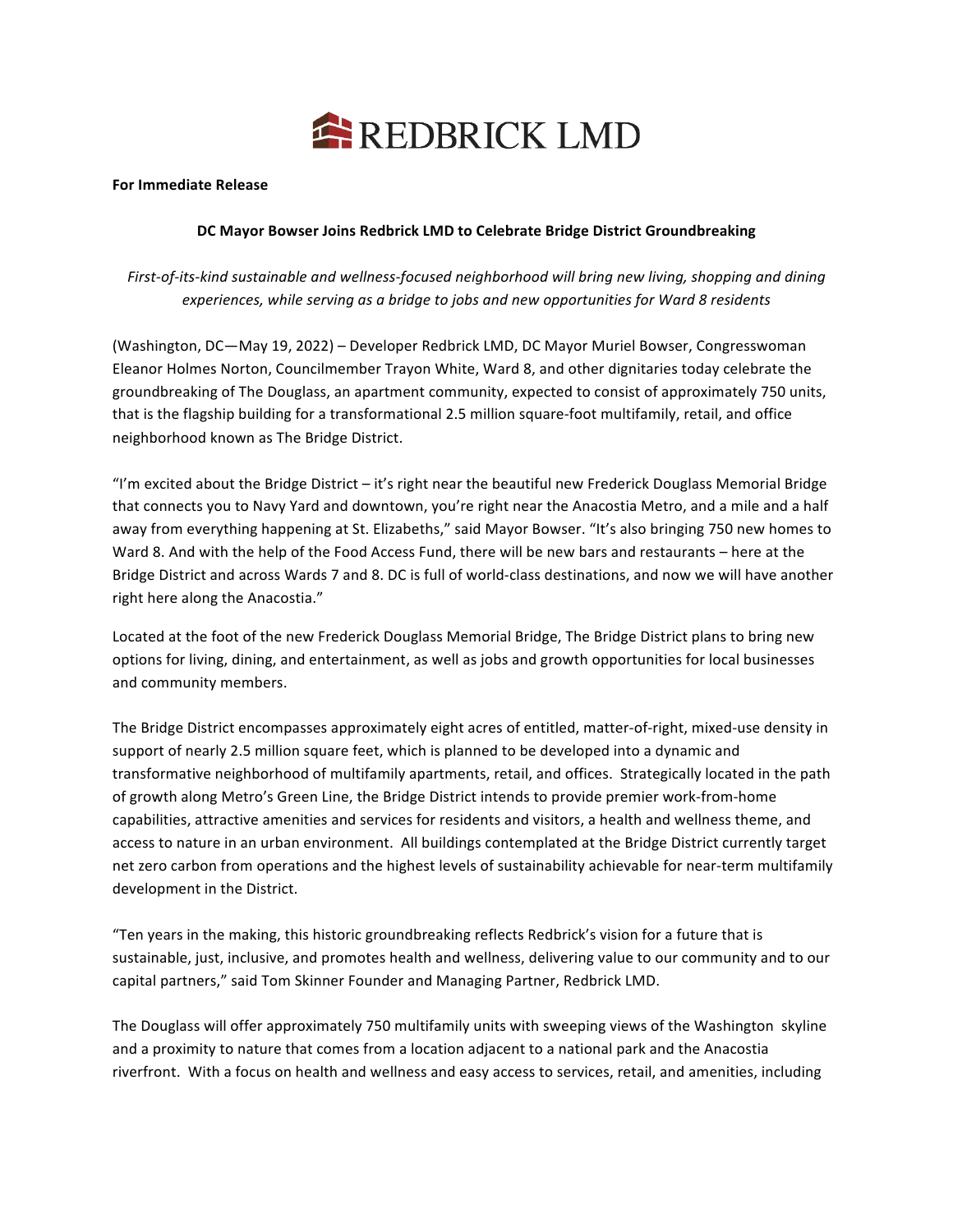ground floor retail offerings and underground parking, The Douglass will offer a lifestyle of convenience in an urban environment coupled with nature at your doorstep.

The design pushes the envelope on environmental sustainability by targeting net zero carbon from operations, exceeding International Future Living Institute (IFLI)and LEED Platinum standards. Additionally, approximately 80 of the units are designated affordable, defined as at or below 50 or 60% of MFI depending on the unit (MFI is determined annually by the District of Columbia and is currently \$129,000 for a family of four). 

"Today's groundbreaking lays the foundation for more than a new building. This partnership with Mayor Bowser, the DC Council, and the Ward 8 community is bringing to life a shared vision for more jobs, housing, and amenities that fuel District growth and honor our neighbors' aspirations," said Louis Dubin, Managing Partner at Redbrick LMD.

In addition to the groundbreaking of The Douglass, The Bridge District hosts a sneak preview of Sandlot Anacostia, a new 25,000-square-foot outdoor cultural arts & entertainment venue with a shipping container bar & shipping container kitchens at 633 Howard Road SE. Part rentable event space, part social gathering space, and part business hub, the Sandlot supports Black entrepreneurship in both the culinary and creative economy alongside the Department of Employment Services and the Anacostia Business Improvement District where they will host workforce development programs and connect people to local jobs. The venue has a total capacity of 2,000, as well as a kitchen incubator space where African American restaurateurs, caterers and chefs can develop their businesses while increasing food access in Ward 8.

"Today's groundbreaking with a preview of the first Sandlot in Ward 8 is a celebration of the partnerships we build and nurture in the communities in which we work. We are committed to deeply listening to and working closely with our neighbors and other community stakeholders to ensure that the Bridge District reflects and honors their values and visions for an exciting future," said Lindsay Morton, Redbrick's Director of Community Engagement and Corporate Impact.

"Since our inaugural launch in 2019, our team has been overwhelmed with love and support from every individual & community where we opened including Buzzard Point, Navy Yard, Georgetown and Tysons. Now with our long-term partnership with Redbrick in place at the Bridge District, our entire team will have an opportunity to grow right alongside the master development plan envision by Redbrick leadership. It's an amazing feeling to have a permanent seat at the table as a Cultural Arts & Entertainment Partner in the Great Ward 8," said Ian Callender, owner of Suite Nation, the creator of the Sandlot.

## **About Redbrick LMD**

*Redbrick LMD is a community-minded, diversified real estate management and development firm grounded in the belief that responsible development is inseparable from the creation of long-term value. Redbrick LMD is* delivering value-added residential and mixed-use projects in the Washington, DC, metropolitan area and other select markets. Redbrick is supported by leadership with extensive experience and knowledge in *acquiring and repositioning existing projects, navigation of entitlement processes, ground-up development of* new projects, and the financial and legal structuring of transactions to maximize risk-adjusted returns. *Redbrick LMD has developed, redeveloped, and managed more than 5,000 multifamily units nationally, across a* diverse portfolio of mixed-use assets. Since 2000, the principals have closed more than \$2 billion in real